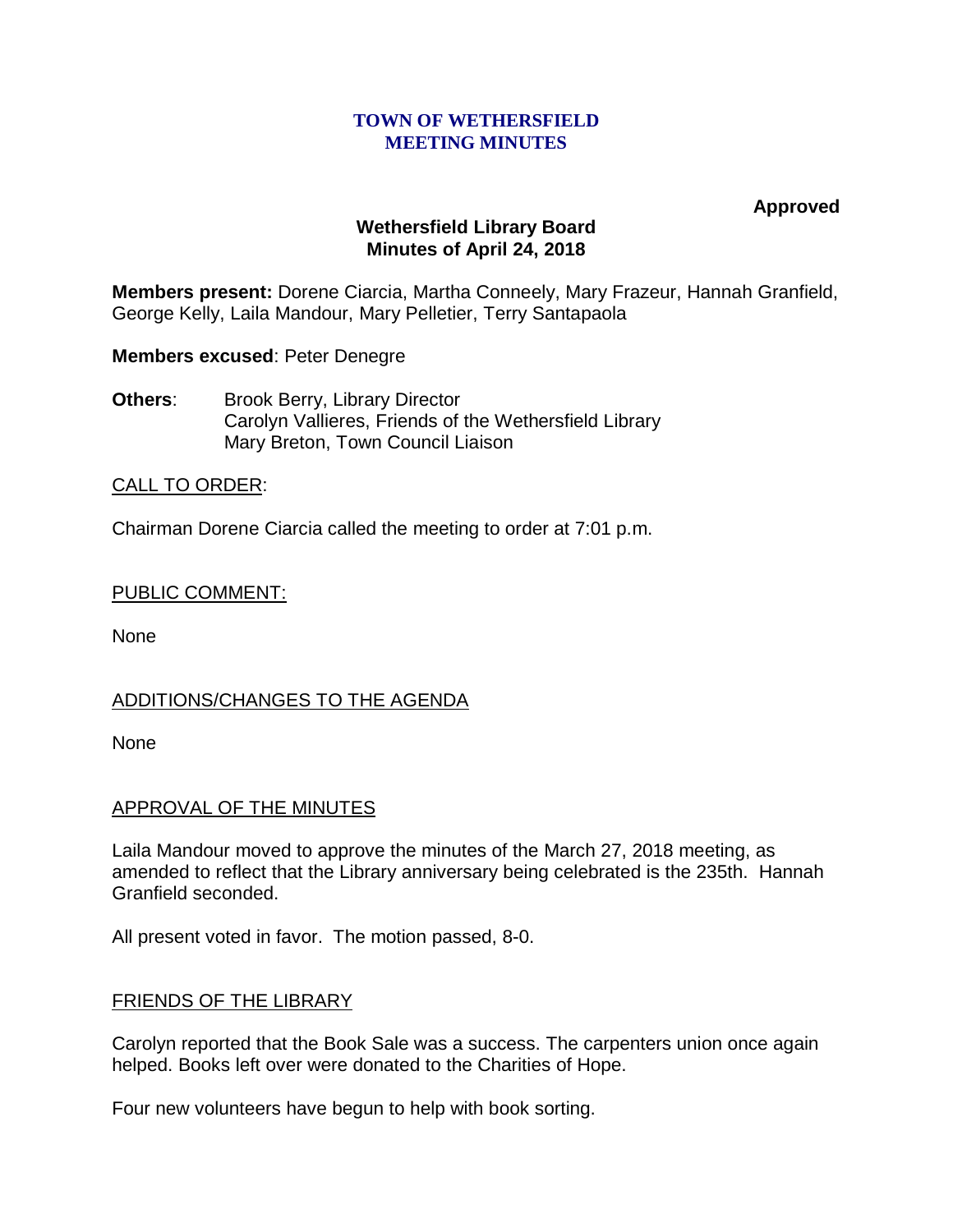The Friends are now planning to present the plaque honoring former members at the October Annual Meeting.

# TOWN COUNCIL LIAISON

Mary Breton reported that the presentation of the Library Strategic Plan to the Board went well. The budget is the principal focus at this point. A workshop session that included the Library presentation was held last night.

# LIBRARY BOARD CHAIRMAN'S REPORT

Dorene reported that the presentation of the Strategic Plan to the Council was wellreceived. Dorene also spoke on behalf of the Library budget at a recent Council meeting, as did three members of the public. Last night Brook presented the budget at the Council's budget workshop. She and Hannah both commended Brook for her comments at the workshop.

Martha commented on a recent newspaper article about the Library Strategic Plan.

## DIRECTOR'S REPORT

Brook highlighted several items from the monthly report.

The usage statistics will be updated to correct errors that apparently occurred when power brownouts affected the RFID system.

The Art and Poetry Slam put on by students from the High School was a big success. It is funded by the Keane Foundation.

The third grade classes in Town will visit the Library in May. The seventh grade visits are in June. A visit by a group of Boy Scouts included a tour of the Library and helping the Friends by moving boxes in preparation for the Book Sale.

Brook also noted her recent meeting with the Board of Education Director of Technology and the Library's technology consultant, Novus, about upcoming IT projects.

Brook thanked the Friends for their continued support of the Summer Reading Program.

Brook has sent the Town Council some background information they requested concerning the Strategic Plan.

The Library received a \$15,137 payment for its participation in the borrowIT CT (formerly known as Connecticard).